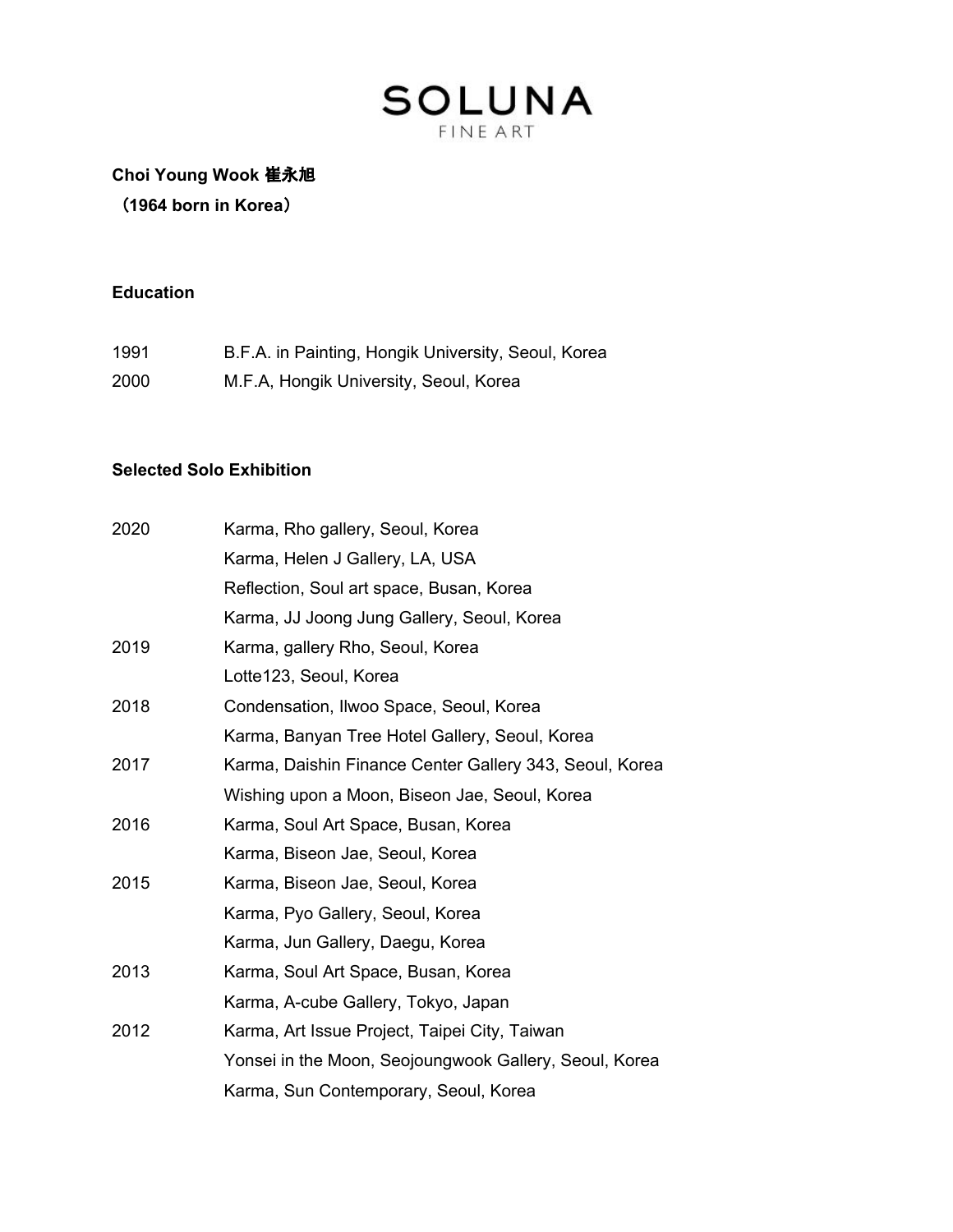# **SOLUNA**

|      | Embrace the Moon, Lotte Gallery Gwangbok Branch, Busan, Korea                 |
|------|-------------------------------------------------------------------------------|
| 2011 | Image of Memories, Mugaksa Temple, Gwangju, Korea                             |
|      | Special Exhibition Karma, Daegu World Athletics Competition VIP Room, Daegu,  |
|      | Korea                                                                         |
|      | Karma, Jun Gallery, Daegu, Korea                                              |
|      | Karma, Versace Aki, Seoul, Korea                                              |
|      | Karma, Gaga Gallery, Seoul, Korea                                             |
|      | Karma, Yegam Gallery, New York, USA                                           |
| 2010 | Karma, Gaga Gallery, Seoul, Korea                                             |
|      | Karma, Gong Gallery, Seoul, Korea                                             |
| 2009 | Image of Memories, ArtGate Gallery, New York, USA                             |
| 2007 | One Day Story, Woori Bank Gangnam Gallery, Sup Gallery, Seoul, Korea          |
|      | One Day Story, Fukuoka Art, Japan Art Fair, ANNEX Convention Center, Fukuoka, |
|      | Japan                                                                         |
| 2006 | One Day Story, Ono Gallery, Japan                                             |
| 2004 | One Day Story, Seoul Arts Center, Seoul, Korea                                |
| 2003 | One Day Story, Noam Gallery, Seoul, Korea                                     |
| 2000 | One Day Story, Hongik University Art Museum, Seoul, Korea                     |
|      | One Day Story, Alternative Space Pool, Seoul, Korea                           |
| 1996 | One Day Story, Kim Nae Hyun Gallery, Seoul, Korea                             |
| 1992 | One day story, Gaain Gallery, Seoul, Korea                                    |
|      |                                                                               |

### **Selected Group Exhibition**

| 2021 | Full Moon, Soluna Fine Art, Hong Kong                  |
|------|--------------------------------------------------------|
| 2020 | CUBE, JJ Joong Jung Gallery, Seoul, Korea              |
|      | A fascination with moon jar, gallery NOW, seoul, Korea |
|      | Snap make and draw, Cho Eun-sook Gallery, Seoul, Kore  |
| 2019 | Happy Dreamer of Tomorrow, Rho Gallery, Seoul, Korea   |
|      | Basic Gravity Exhibition, Dong-A Gallery, Seoul, Korea |
|      | April Talk Exhibition, Gallery Y, Seoul, Korea         |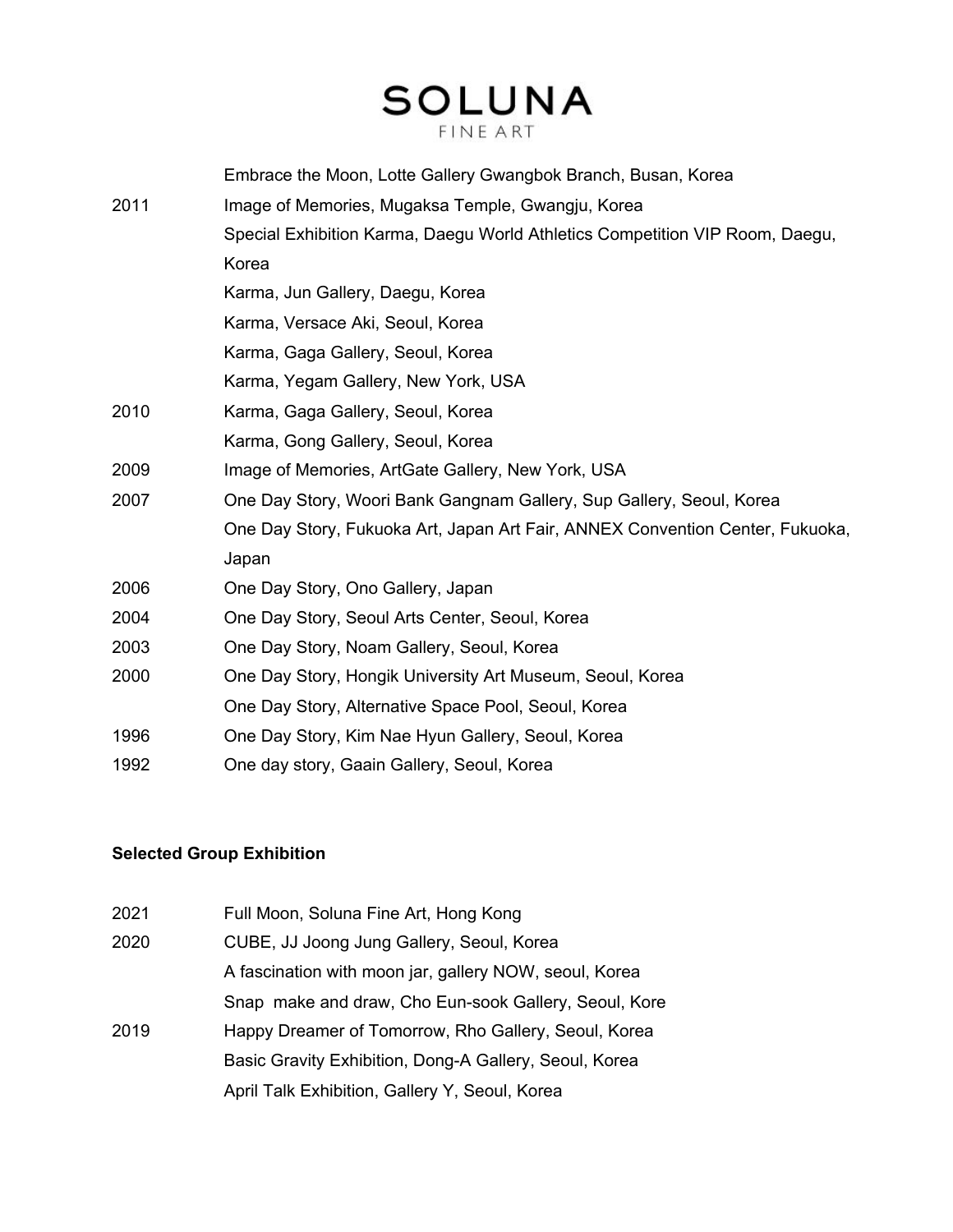# **SOLUNA**

| 2018 | Eternity of Finiteness, JJ Joong Jung Gallery, Seoul, Korea                    |
|------|--------------------------------------------------------------------------------|
|      | Art Mining-Seoul: Four Emotions of Contemporary Art, DDP, Seoul, Korea         |
| 2017 | Choi Young-wook, Jung Hyun, Lee Se-hyun Group Exhibition: ORIGIN, Gallery      |
|      | Park, Gyeonggi-do, Korea                                                       |
|      | Autumn Moon Jar-Gu Bon Chang, Young Wook Choi Group Exhibition, Gallery We,    |
|      | Seoul                                                                          |
|      | ART369, Art Place, Seoul, Korea                                                |
|      | JAM Project, JJ Joong Jung Gallery, Seoul, Korea                               |
|      | Visualizing Today, Hongik University Museum of Contemporary Art, Seoul, Korea  |
| 2016 | Art Match 2016 START UP, Gyeonggi Cultural Foundation, Gyeonggi, Korea         |
|      | ACAF2016, Seoul Arts Center Hangaram Art Museum, Seoul, Korea                  |
|      | Place, Superior Gallery, Seoul, Korea                                          |
|      | Choi Young-wook, Choi Jun-geun, Lee Se-hyun Group Exhibition, Art Space Ben,   |
|      | Seoul, Korea                                                                   |
| 2015 | A Beautiful Meeting Exhibition, Hoon Gallery, Seoul, Korea                     |
|      | THE WAY TO INFINITY, Ritz-Carlton's Choice Gallery, Seoul, Korea               |
|      | I am a flame, 63 Art Museum, Seoul, Korea                                      |
|      | Self Fiction Seoul & Japan, Hanjeon KEPCO Art Center, Seoul, Korea             |
|      | ROOM, GalleryHUUE, Singapore                                                   |
|      | INNUMERABLE:CERAMICS IN A PICTURE, Icheon City Woljeon Art Museum,             |
|      | Gyeonggi-do, Korea                                                             |
|      | Becoming, JJ Joong Jung Gallery, Seoul, Korea                                  |
|      | 4 People, 4 Colors, Gallery H, Seoul, Korea                                    |
|      | Empty, Fill, JJ Joong Jung Gallery, Seoul, Korea                               |
| 2014 | The Wind Blows, G Gallery, Songdo, Korea                                       |
|      | Space Curve, JJ Joong Jung Gallery, Seoul, Korea                               |
|      | Friend – Walking the Way $\mathbb I$ , JJ Joong Jung Gallery, Seoul, Korea     |
|      | Cultural Code, Springs Center of Art, Beijing, Korea                           |
|      | K-P.O.P - Process, Otherness, Play, Museum of Contemporary Art Taipei, Taipei, |
|      | Taiwan                                                                         |
| 2013 | The Sounds of Korea, Embassy of the Republic of Korea, Beijing, China          |
|      | Correspondence, BRIDGE GALLERY, Seoul, Korea                                   |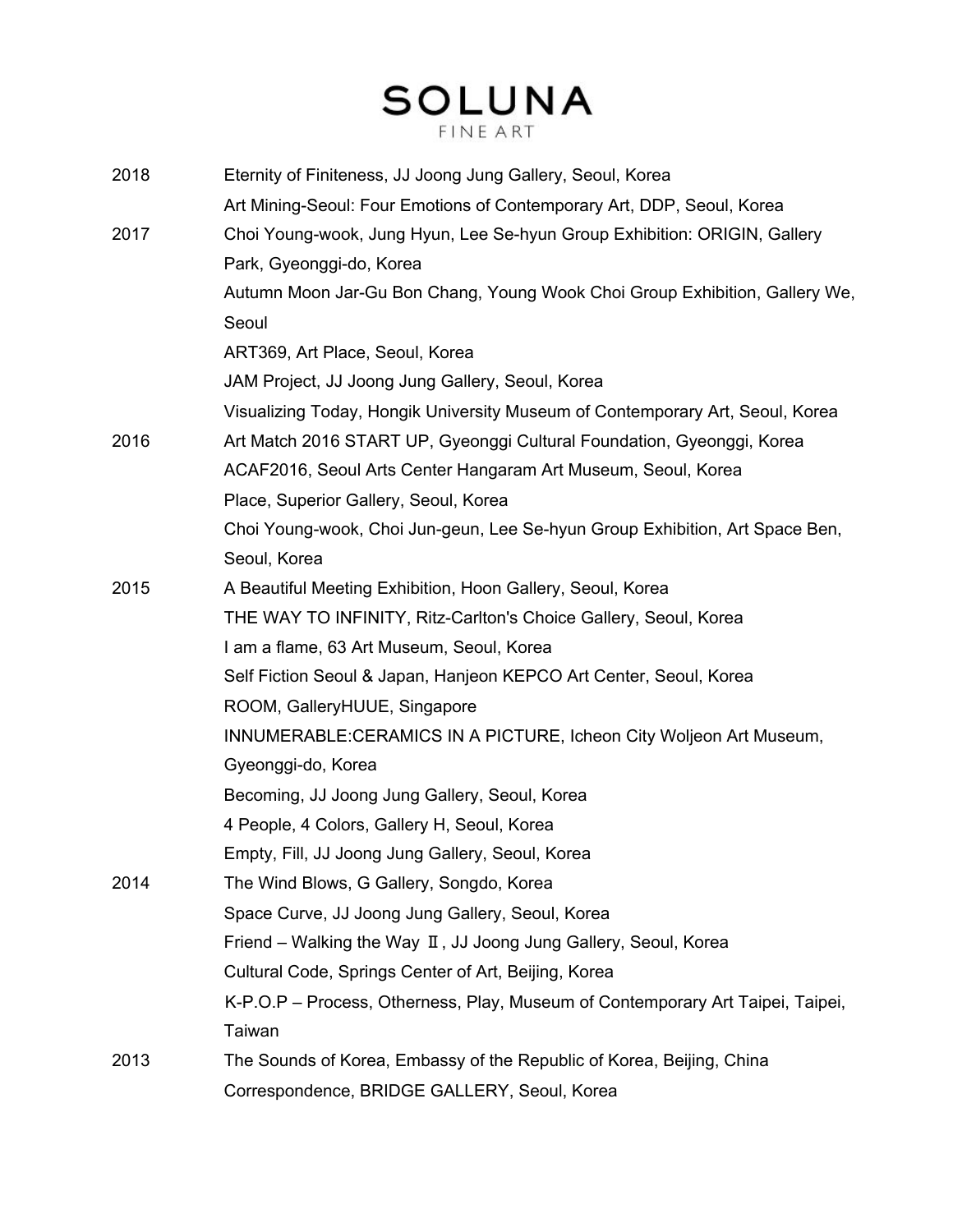RED GATE, Gallery Hogam, Seoul, Korea Scenery from a memory, odetoart, Singapore The Beauty of Stillness, SUPERIOR GALLERY, Seoul, Korea 2012 Hongik International Art Festival, Alumni Middle Artists Exhibition,Hongik University, Seoul, Korea Korea contemporary art exhibition, Gallery Sup, Seoul, Korea Friends-Walk the Way, JJ Joong Jung Gallery, Seoul, Korea Love, Traces-A Story of Life, Gallery Heart + The Space, New York, USA Korean Zone – Mind shadowing into Things, MIA Gallery, Beijing, China Studio Akka Group Exhibition, Studio Akka, Milan, Italy Ilwoo Space Group Exhibition, Ilwoo Space, Seoul, Korea Reality Equals Dream, Art On Gallery, Singapore Searching, JJ Joong Jung Gallery, Seoul, Korea Dragon's Flight, Gallery Support, Seoul, Korea Adagio non molto, EON Gallery, Seoul, Korea Art in Life, Life in Art, Art On Gallery, Singapore Group Exhibition, Epoque Gallery, Seoul, Korea Stone, Water, Moon (JJ Joong Jung Gallery, Seoul, Korea) Fiction Nonfiction (Inter Alia Gallery, Seoul, Korea) Korea-China Exchange Exhibition (Indeco Gallery, Seoul, Korea) Korea-Japan Exchange Exhibition (Jigudang Gallery, Tokyo, Japan) Korea-Bulgaria Exchange Exhibition (Sophia Municipal Gallery of Art, Bulgaria) Korea-US Exchange Exhibition (JoongAng Ilbo Gallery, Los Angeles, USA) Metro Group Exhibition (Insa Art Center, Seoul, Korea) Treasures from the Mythology (Yegam Gallery, New York, USA) Maum Group Exhibition (Maum Gallery, New York, USA) and has participated in up to 200 group exhibitions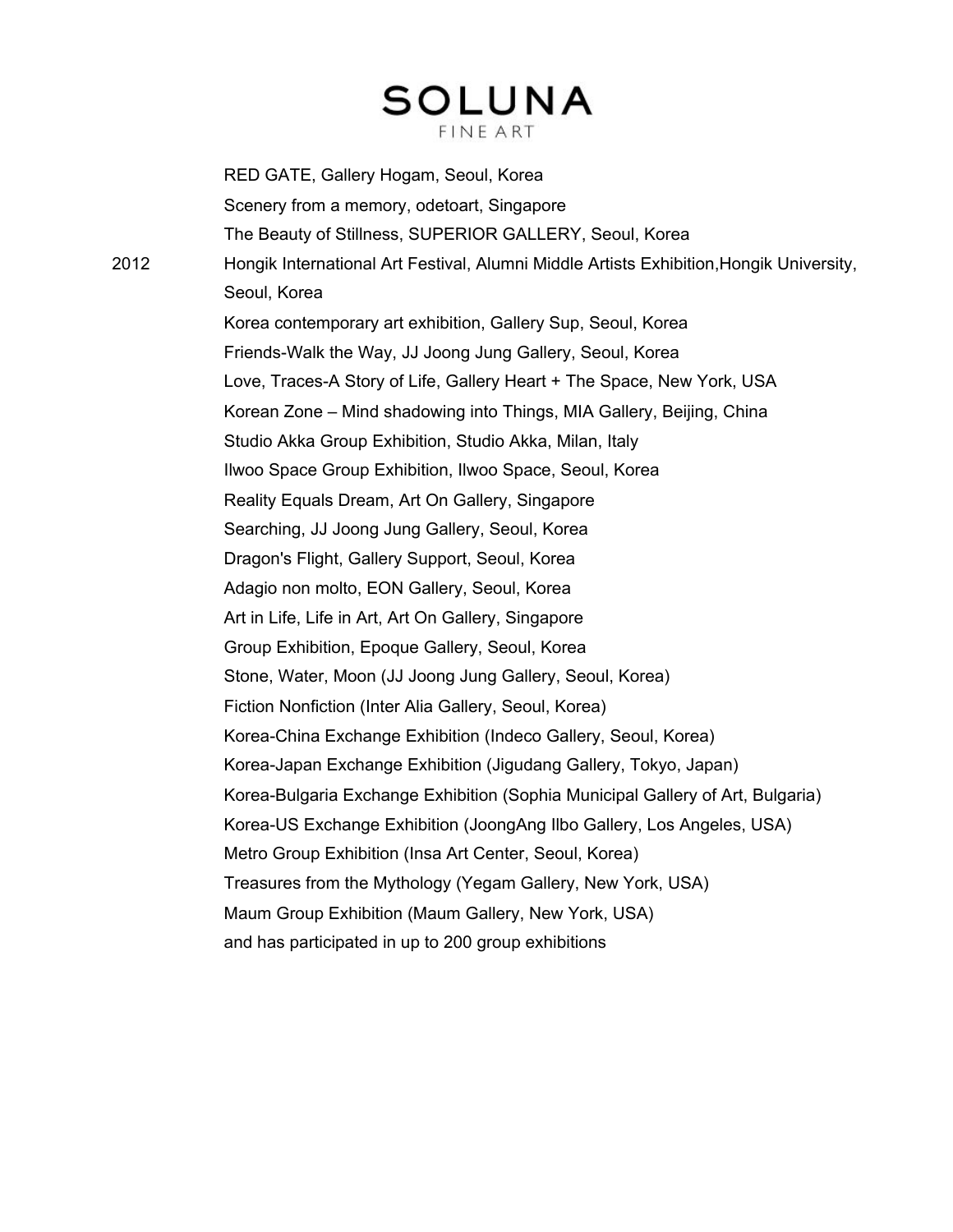#### **Art Fairs**

Art Busan, BEXCO, Busan, Korea Art Central, Central Harbourfront, Hong Kong Gallery Art Festival, Seoul, Korea KIAF, Seoul, Korea CIGE, Beijing, China LA Art Show, LA, USA Art Miami Context, FL, USA Art Miami, FL, USA BANYAF, Seoul, Korea G Seoul 2015, Seoul, Korea Affordable Art Fair, Singapore Art Silicon Valley, San Francisco, CA, USA SOAF, Seoul, Korea START Art Fair, London, United Kingdom Chicago International Art Fair, Chicago, USA Art Show Busan, Busan, Korea Scope Art Fair, New York, USA Palm Beach Art Fair, Miami, USA LA Art Show, LA, USA Seoul Living Design Fair, Seoul, Korea Art Toronto, Toronto, Canada Houston Fine Art Fair, Houston, USA Doors Art Fair, Imperial Palace Hotel, Seoul, Korea Art Gwangju, Gwangju, Korea Kunst Art Fair, Bolzano, Italy KIAF, New York, USA Cologne Art Fair, Cologne, Germany Singapore Art Fair, Singapore Asia Top Gallery Hotel Art Fair, Grand Hyatt Seoul, Korea New York Red Dot Art Fair, New York, USA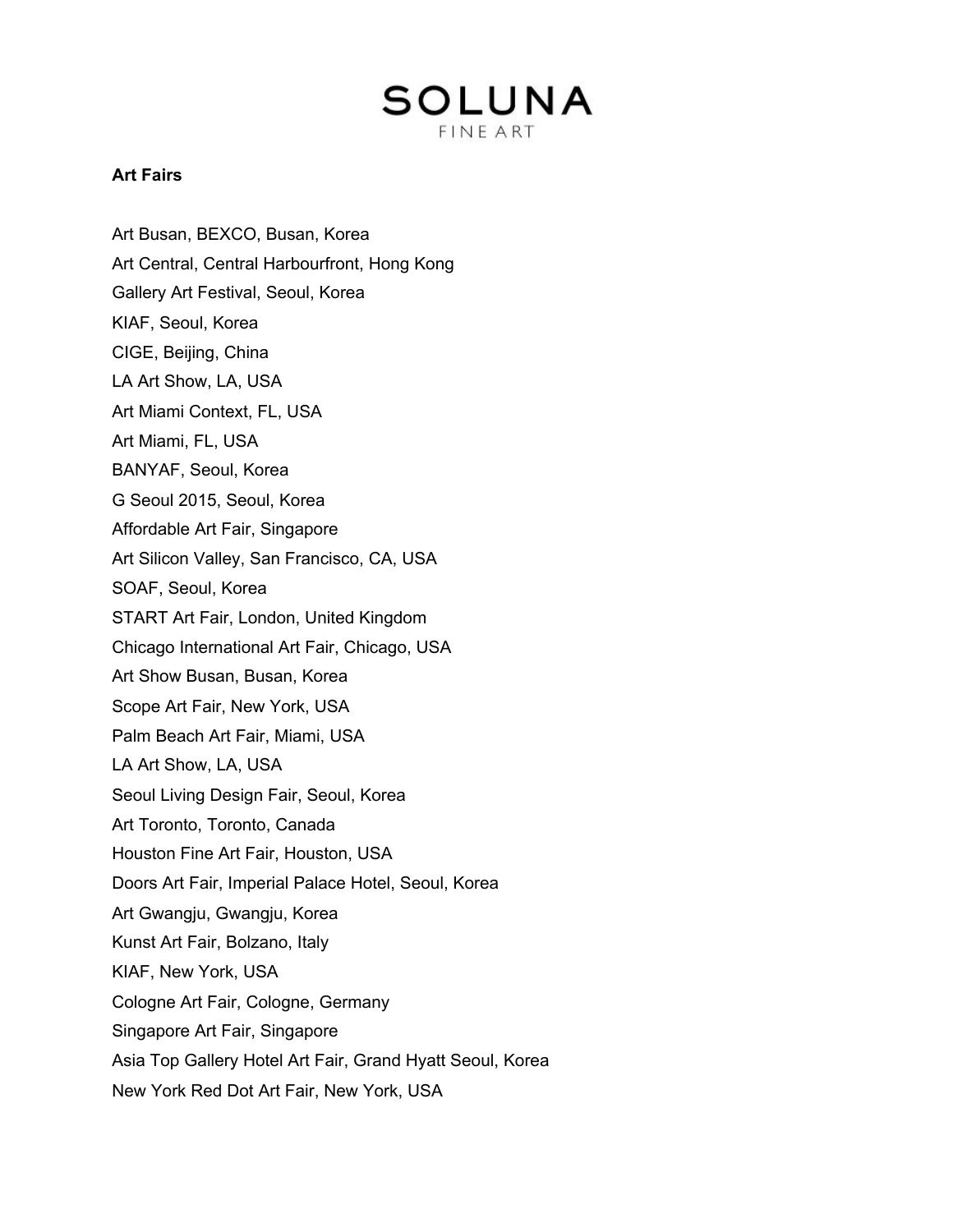New York Scope Art Fair, New York, USA Seoul Art Festival, Seoul, Korea Daegu Art Fair, EXCO Convention Center, Daegu, Korea Miami Scope Art Fair, Miami, USA LA Art Fair, LA, USA Trend Art Fair, Korea Fukuoka Art Fair, Fukuoka, Japan

#### **Collections**

National Museum of Contemporary Art, Gwacheon, Korea Gyeonggi Museum of Contemporary Art, Ansan, Korea Baekwoon Museum, Seoul, Korea Baekgong Museum, Gangwon, Korea Grand Hyatt Incheon, Korea Imperial Palace Hotel, Taipei Lotte Hotel, Seoul, Korea Lotte Hotel, Myanmar UN GCF Inchon Free Economic zone, Korea Espana Monarchy, Espana Luxembourg Monarchy, Luxembourg JEI Education, Seoul, Korea Bill & Melinda Gates Foundation, Seattle, USA Philadelphia Museum of Art, Philadelphia, USA Loreal Korea, Seoul, Korea Komferry Asia, Seoul, Korea NUVICOM, NJ, USA LG U Plus, Seoul, Korea Korea Herald, Seoul, Korea The University of Suwon, Suwon, Korea Tmaxsoft, Bundang, Korea